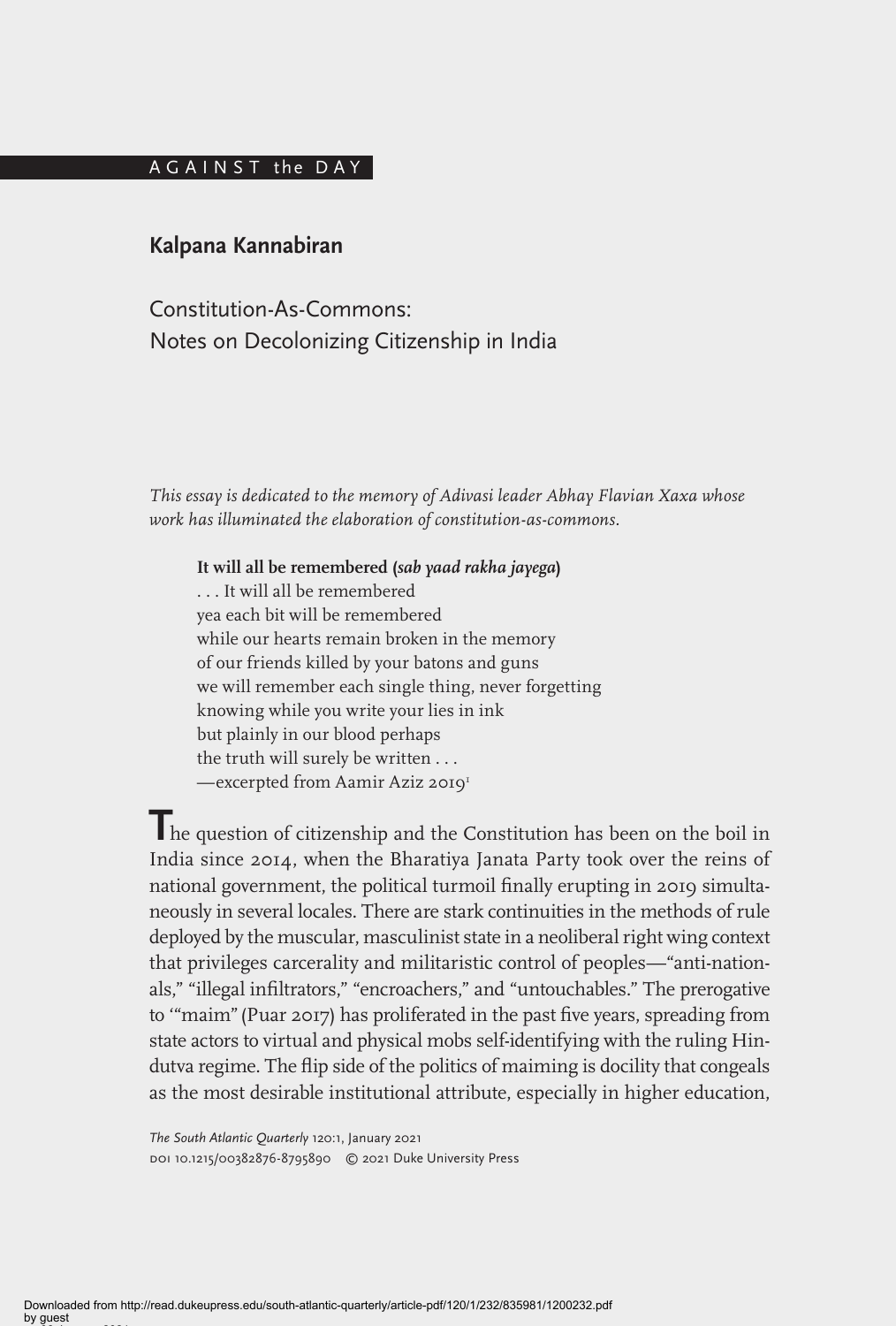but also in the justice system. Bigotry emerges as the new, legitimate normal. This template, with vigilantism as the method, powered by lynch mobs armed with viral messaging platforms, is deployed in multiple contexts to desired effect. The politics of maiming fuels technologies of dispossession, colonization, occupation, and incitement to hate crime in the present juncture, under the watch of the Constitution and special statutory protections for communities vulnerable to discrimination and structural violence.

The rule by maiming injects discourses of contagion and methods of vigilantism honed to precision in violently exclusionary fields of caste, bigotry, hate, and terror into a pandemic context. Languages of war against "enemies of the state" morph into the call to arms against a virus in a volatile, Islamophobic social context seamlessly enfolding viralities of contagion within viralities of religious profiling and untouchability practices. The Constitution is silenced through practices of juridicalization that reinstate responsibilization as the sign of citizenship (Tella 2020).

I revisit my earlier arguments on nondiscrimination and liberty (Kannabiran 2012) at a time when intensely vindictive carcerality has become the defining trait of the state and equivocation/jurisprudential dissociation in matters of life and personal liberty has come to represent juridicalization *in the name of* the Constitution.

The collective Dalit-Muslim-Adivasi-Kashmiri experience of annihilation, occupation, carcerality, and crimes against humanity—and the multiplicity of their resistance to the rule by maiming, as also the archives of resistance they draw upon—provides the substance for the cursory exploration of the idea of constitution-as-commons and its ethnographies that follows. This is an insurgency to wrest citizenship from the jaws of enclosure, through a radical crafting of the contours of the constitution-as-commons. The following sections will provide a sketch of the constitution-as-commons and the resistance against its enclosure.

## **Signposting the Constitution-as-Commons**

**The well is the landlords (***kuan thakur ka***)** the oven is made of mud the mud is from the lake the lake is the landlords. we hunger for bread bread made from millets the millets are from the field the field is the landlords.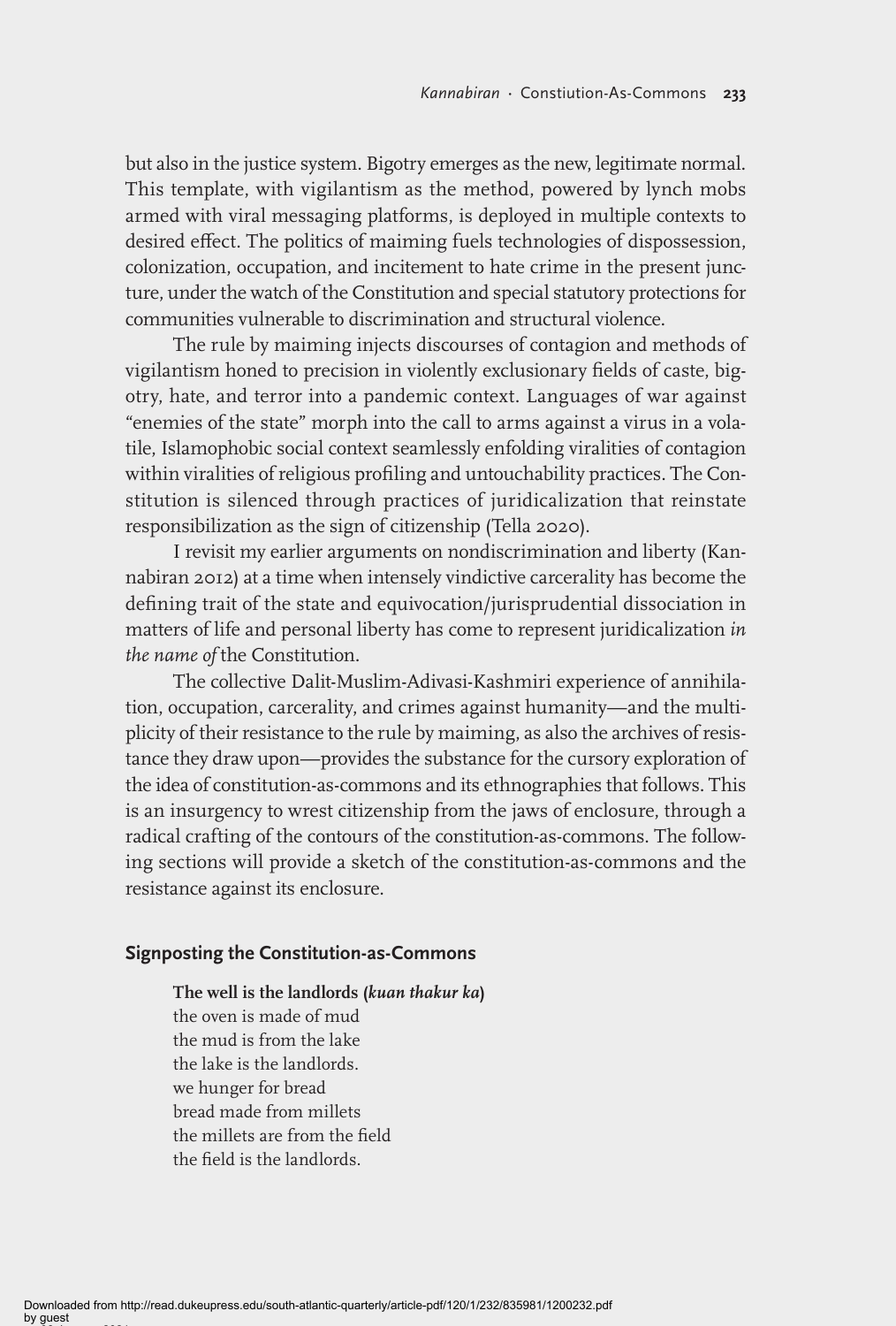the bullock is the landlords and the plough but the hands on the plough are ours. the harvest is the landlords the well is the landlords the water too the crops and fields are his the lanes and streets are his. then what, pray, are ours? the village? the city? the country? Omprakash Valmiki (1950–2013), ?1980

The idea of the constitution-as-commons resurrects the moral economy of the constitution and its ethical foundations immersed in empathy ("fraternity"), most evident in the work of B. R. Ambedkar. In a situation of extreme repression and the near-total capitulation of constitutional courts on Article 21 (the right to life and personal liberty), the unfolding of a shared imagination for the present-future, the resurgence of collective action in hitherto unknown ways, and the crafting of social capital around the radical public reading of the Constitution (notably the preamble) defines constitutional communities in deeply insurgent ways. There is a shift in legitimacy from the formal holders of constitutional power to the multitudes that deliberate on the Constitution (on streets and campuses) and explore/interpret its meanings. The constitution-as-commons posits the Constitution (the text) as the irreducible ethical framework that must bind legislatures, courts, and governments alike, asserts the indivisibility of the Constitution, and claims free and unfettered access to the Constitution and its protections. In this scheme, the preamble (in letter and spirit) as the anthem of resistance, anchors the understanding of the Constitution.

Over the past couple of years (at least), we have been witness to recitations of *lyrical constitutionalism* in constitutional jurisprudence (Kannabiran 2019). There are older and more enduring traditions that predate the Constitution and anticipate a radical, just, insurgent constitutionalism as the ethical basis for independent India—the songs of Ambedkari Shahirs, or Ambedkari poets are an example (Maitreya 2018). We also have the stunning delineation of the constitution-as-commons by Dalit poet Omprakash Valmiki above, anticipating the performances of the present time.

The Constitution may be crafted around conversations on the commons, insurgent politics, and democracy. One possible way to do this could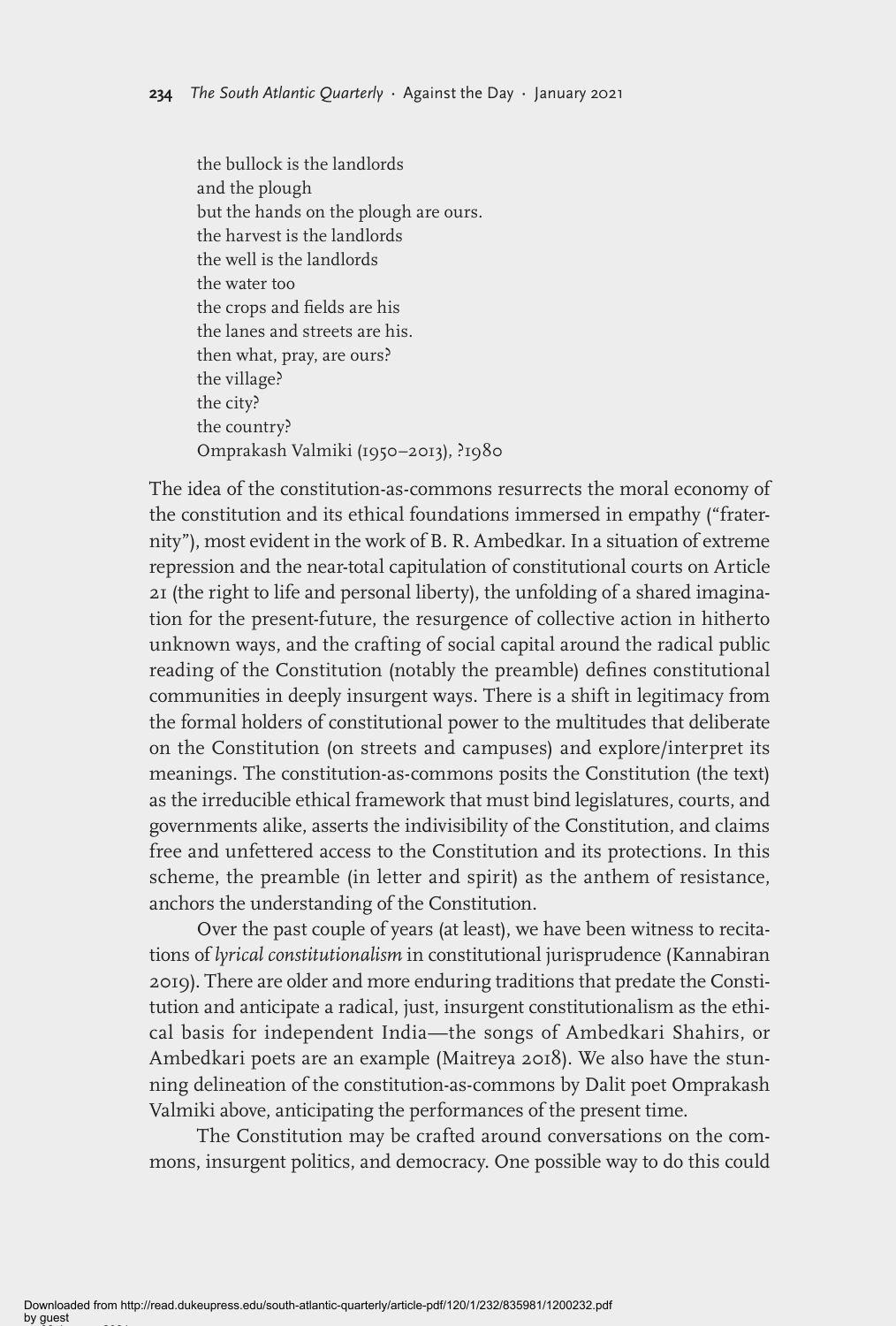be through an interreading of B. R. Ambedkar and Ambedkarite writing and performance and the vast traditions of resistance on the Indian subcontinent on the one hand, and the work of Elinor Ostrom and the commons scholars, Antonio Negri's and Michael Hardt's vast corpus on constituent power and resistance, Gloria Anzaldua's (1987) work on borderlands, Walter Mignolo and Catherine Walsh's (2018) work on "*decolonial pluriversality* and *pluriversal decoloniality,*" and Martha Jones' (2018) recent work on "*birthright citizenship*," on the other, for instance. While a detailed exploration is outside the scope of the present essay, my specific concern here is with exploring the Indian Constitution as vehicle and medium of resistance and retrieval, taking forward the work of Upendra Baxi and K. G. Kannabiran. Central to this endeavor is the redefinition of "constitutional communities" in a manner that engages with popular constitutionalism, and the meanings this collective wisdom brings anew to the constitution-as-commons.

The Constitution stands in opposition to the contracommons (not the anticommons)—dismantling through public action, the structural aporias that fuel the enclosure of the Constitution, indeed its capture. How may we discover the enclosure threats posed by the contracommons and the travesties it engenders? How have contracommons regimes been constituted, and how may we trace the source of their Power? In an inversion, we could perhaps plot the tragicomedies of the contracommons that provide glimpses of hope and recovery to the constitution-as-commons, as for instance the resurrection of dissents in the celebrated decision upholding the right to privacy as a fundamental right under the Constitution in 2017.<sup>2</sup> This decision alone helps a calibrated reading of the constitution-in-courts, disentangling the articulation of the constitution-as-commons from the contracommons therein. This is particularly relevant as we witness the emergence of a supremacist authoritarian regime that collapses legislative action, state repression, and judicial interpretation together, so that the first important distinction in modalities of action/acting is between *occupying* the constitution-as-commons (spatially and ideationally) and the juridicalization in the contracommons.

## **Resisting the Travesties of the Contracommons**

Rohith Vemula (1989–2016) led the resistance against the siege of higher education by majoritarian government and the cascading movement of Dalit students around social justice and Ambedkarite philosophies on university campuses, especially after 2014. The quelling of resistance through criminalization and the securitized enclosure of campuses mark this moment. At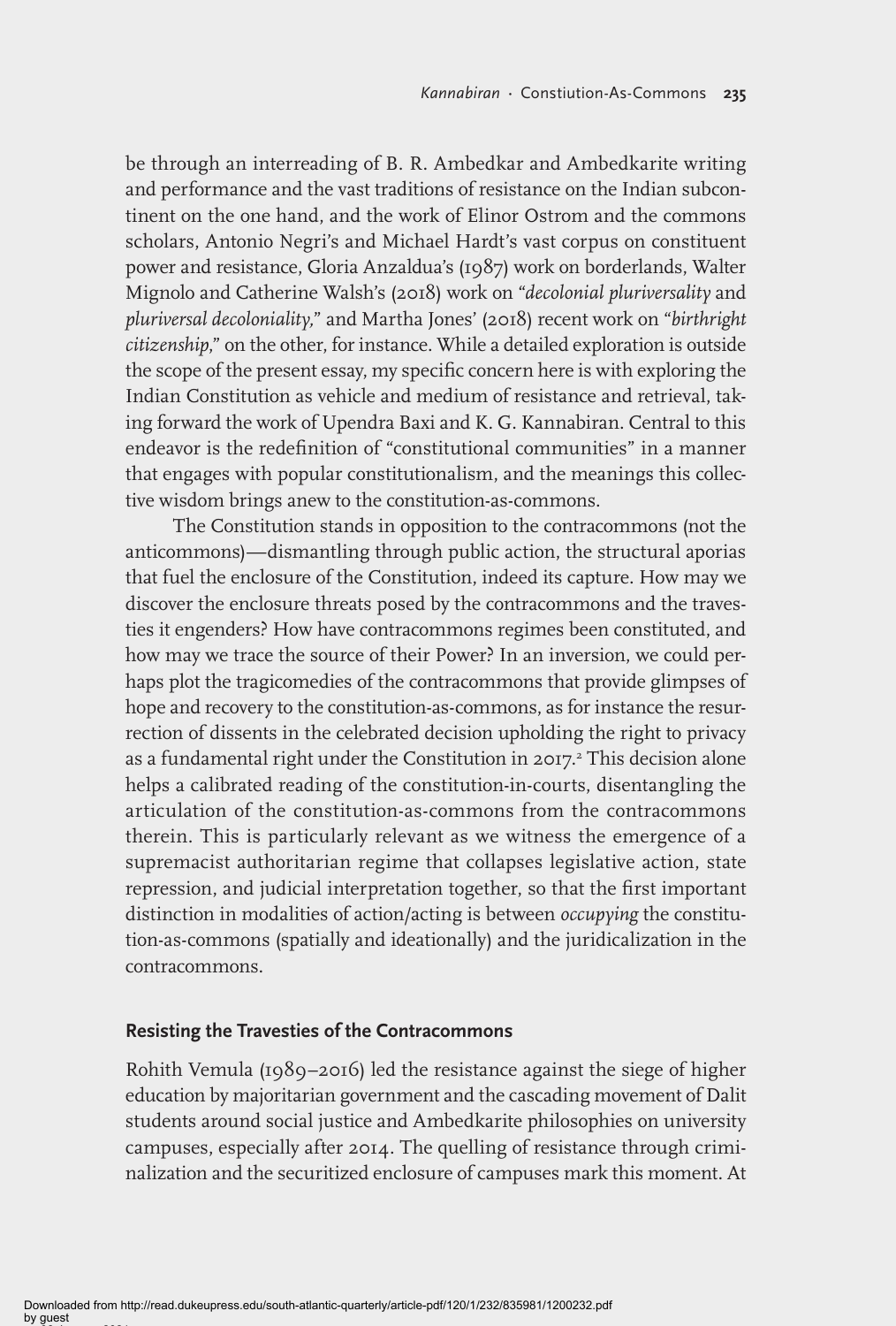the present time, the Bhima Koregaon case that saw a spate of arrests of political dissenters, human rights defenders, and Dalit cultural activists and intellectuals, signals the now standard state response to Dalit assertion, and in a twist recognizes the enduring ways in which Dalit resistance shapes the politics of constitutional insurgency in India generally. The arrest of the widely respected Dalit scholar Anand Teltumbde on April 14, 2020, and the arrest of Dalit leader Chandrashekhar Azad, founder of the Bhim Army a few months earlier, are illustrative. Azad's reading of the preamble to the Constitution on the steps of one of the oldest mosques in Delhi was construed as inflammatory and an incitement to violence (Singh 2020).

The sounding of the bugle of anti-caste protest and Dalit assertion of the constitution-as-commons invites the most repressive state action enforced through its juridicalization. The targeted violence against Muslims in Delhi in February 2020, in the state of Uttar Pradesh in 2019 (Citizens Against Hate 2020), and the ongoing incarceration of dissenting Muslim students, youth, and journalists follows the widespread protests against the *Citizenship Amendment Act*, 2019, which introduced a religious basis for citizenship claims, specifically excluding Muslims. Just prior to this was the decision of the Supreme Court of India in the matter of Babri Masjid that handed over the site of the demolished mosque to Hindus who claimed to represent the deity. It must be recalled that the demolition of the mosque by Hindu mobs in 1992 triggered one of the worst episodes of mass violence against Muslims in the country. In challenging a law that undermines the fundamental basis of the Constitution of India, Muslims have led the resistance against the introduction of the denominational basis for citizenship. Poet Aamir Aziz's poignant poem (2019) "*sab yaad rakha jaayega*" (It will all be remembered), quoted in the epigraph, resonates through the protests and writing on citizenship and resistance.

There is a two-pronged strategy adopted by the majoritarian state to set this law of denominational dispossession in motion—the first is through a concerted armed assault on protestors (mostly women)—protests in the Shaheen Bagh (Shaheen Bagh Official 2020) suburb of Delhi are illustrative of this larger struggle; the second is through the mass incarcerations of poor people in the state of Assam, mostly Muslims who live on the edge of precarity now excluded from the National Register of Citizens and labelled *ghoospethiye* (a stigmatizing word that means "infiltrators"). The popular Muslim resistance against the Citizenship Amendment Act, 2019 recovers the constitution-as-commons by rejecting the use of religious faith as a ground of discrimination.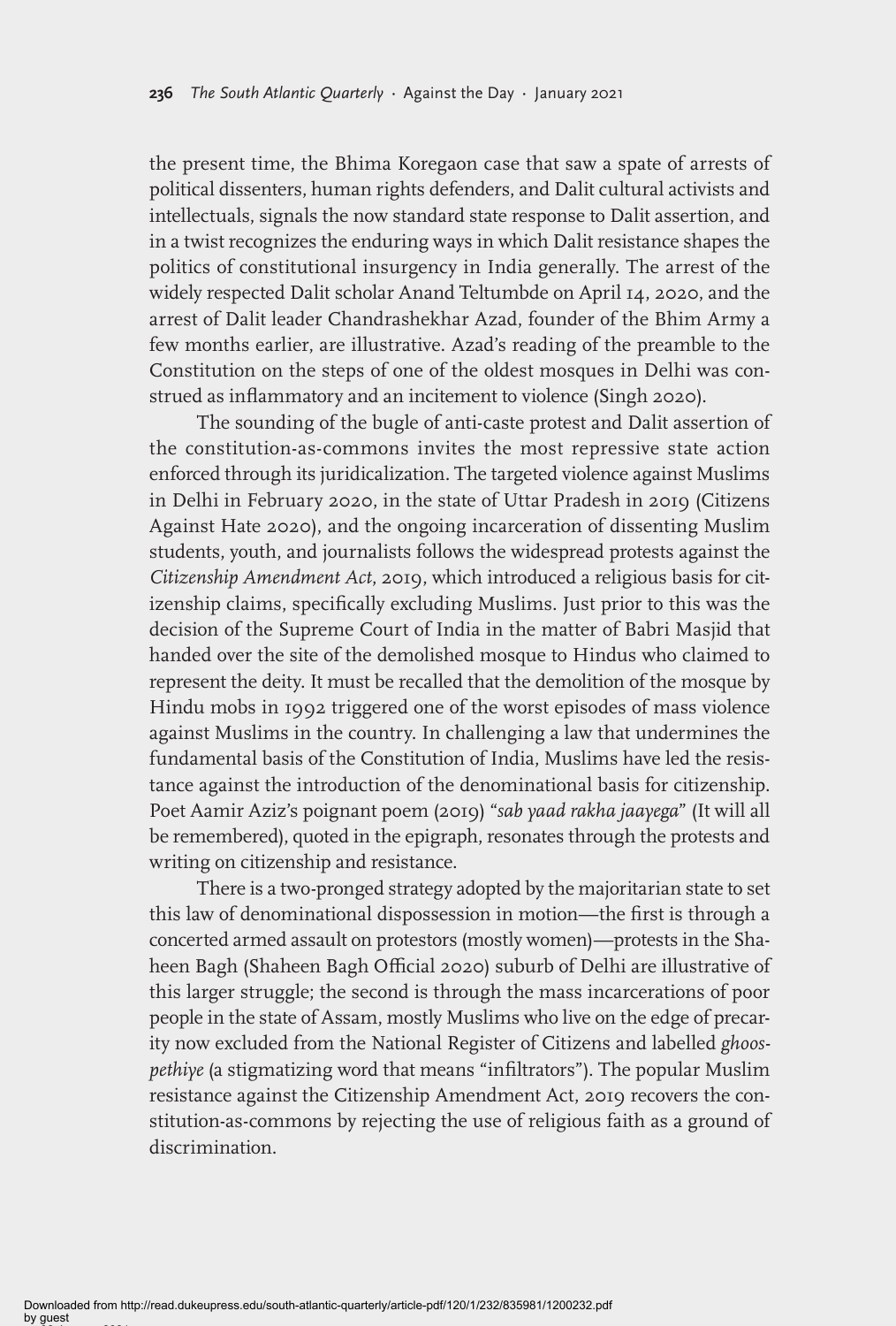Article 370 of the Constitution of India guaranteed autonomy for the state of Jammu and Kashmir, and Article 35A protected the state from transfer of lands to non-residents. Both these provisions together were part of a constitutional compact of autonomy and self-determination for Kashmir. On August 5, 2019, the Indian parliament abrogated Article 370 and 35A of the Constitution of India and split of the state into two Union Territories— Jammu and Kashmir and Ladakh. This erasure of statehood has a long and troubled history of military occupation, struggles for self-determination, militancy, the suspension of the rule of law, grief, loss and everyday resistance, and tenacious noncooperation, especially by women and young people. Demands for justice and peace in Kashmir, and for the return of life untroubled by militarization, securitization, and its dark perils on an everyday level, have been silenced through state violence and impunity to the armed forces. The report of an all-women team that visited the valley in February 2020 details the spiraling effect of the post-abrogation lockdown on everyday life and socialities in Kashmir—arbitrary arrests and detentions of Kashmiri youth, aggravated surveillance, the suspension of media freedoms, the suspension of internet in the valley, the loss of jobs and incomes, sale of land and assets to meet living expenses and medical emergencies, the blocking of all routes to decent work for fair wages—the majority pushed to the edge of precarity by the state (Kannabiran et al. 2020). The call for *azaadi* (freedom) that we hear from Kashmir is a reinstatement of the constitution-as-commons—one that respects and guarantees the right to autonomy, dignity, and self-determination.

The final piece in this account of the contracommons speaks of adivasis/tribes in India, protected both by the nondiscrimination provision of the constitution, but also importantly by the guarantee of territorial autonomy and self-governance to tribal homelands under the fifth and sixth schedules of the Constitution. The figure of Abhay Xaxa, the forty-year-old Adivasi leader from Chhattisgarh who died unexpectedly on March 14, 2020, tells the story of Adivasi resistance and forest perspectives on the constitution-ascommons—"indigenocracy" as he called it. In 2015, the Modi government attempted to push through a bill to amend the Right to Fair Compensation and Transparency in Land Acquisition, Rehabilitation and Resettlement Act, 2013, a move that would have divested Adivasi communities of land and common resources. In a resistance led by Xaxa, around sixty Adivasi men gathered in front of a local government office and publicly defecated on copies of the proposed bill. In a response to the widespread reaction to this stunning protest, Xaxa asserted, "Poop protest is the most peaceful and democratic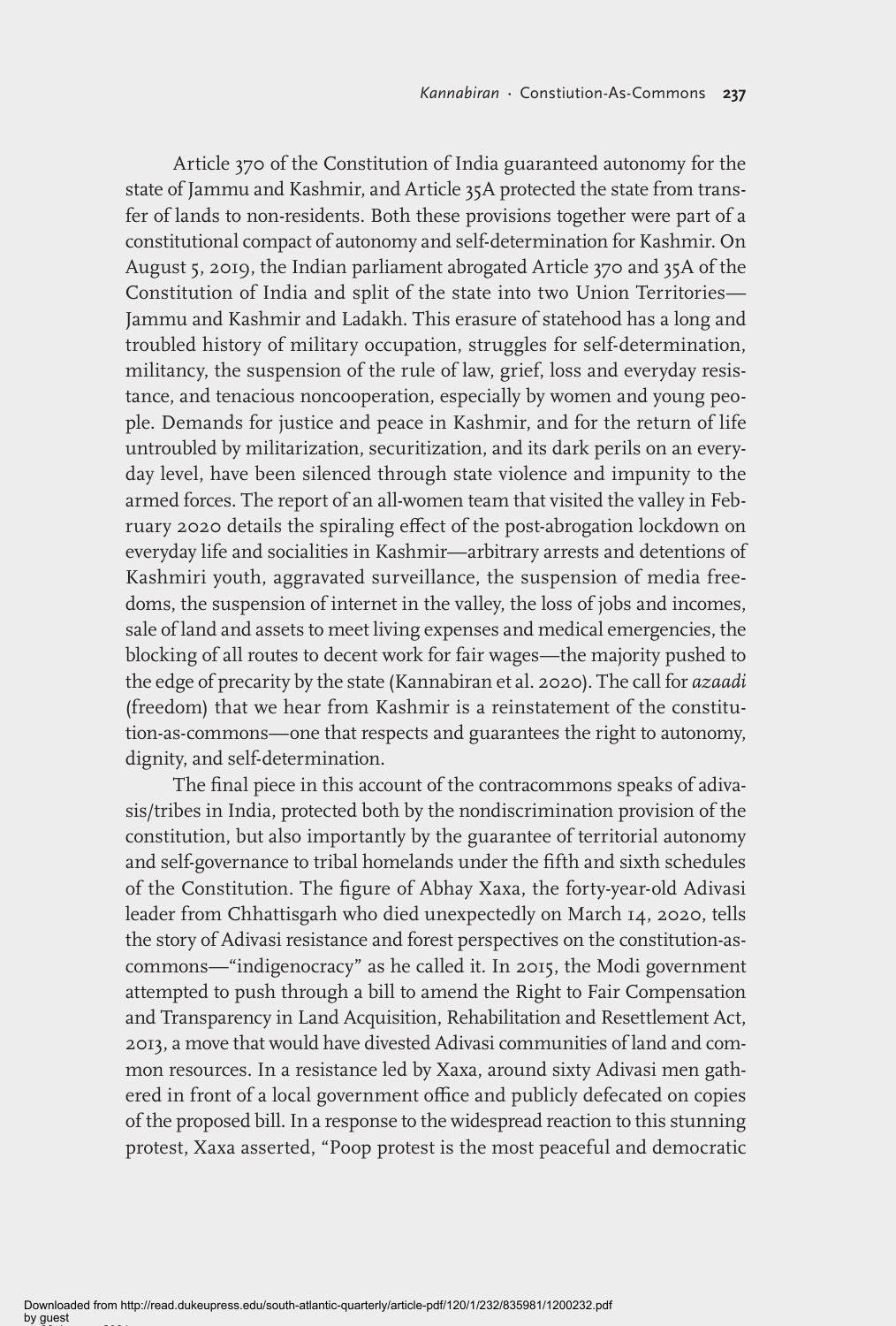protest against a black law which threatens the core of their life- Jal (water), Jangal (forest) aur Jameen (land), that is! Poop protest is not a new form of agitation, In fact throughout history, whenever oppressed masses have dropped their shit as arsenal, rulers have been shaken because it often marks the beginning of a social uprising."

Despite a sustained focus by social movements, and the convergence of insurgent law-making and critical ethnography, it has still been possible for the Supreme Court in 2018 to follow the trail of wildlife conservationists in labelling indigenous forest dwellers "encroachers" and directing their eviction from forests, rolling the Constitution back through juridical moves. Stopped in its tracks by widespread protests from Adivasi and forest-dwelling communities across the country, the Supreme Court stayed the eviction during the pendency of the hearing (still ongoing). Xaxa attributed this juridical volte-face to the fact that "the supreme court was told that 2 million Adivasis are sharpening their bows and arrows before marching to Delhi . . . No benevolence" (Choudhury and Aga 2020).<sup>3</sup> The deep entrenchment of dominant majoritarian claims in juridical habits that reinforce dominion over Adivasis—and "epistemicide"—surfaced yet again (this time in the middle of the COVID 19 lockdown, which rendered mass protest impossible) when, on April 22, 2020 the Supreme Court reversed the government order in the southern state of Andhra Pradesh, which mandated that only Adivasi school teachers would be appointed in publicly funded schools in Adivasi homelands (protected under Schedule 5 of the Constitution). Rolling back special protections, the court observed that they were put in place for tribes in the first instance because "their language and *their primitive way of life makes them unfit* to put up with the mainstream and to be governed by the ordinary laws."4 This systematic distortion of the historical archive and of history fence in the constitution in each instance cited in this section.

Abhay Xaxa's understanding that the Supreme Court's juridicalization, and thereby its negation of the right of Adivasis to the constitution-as-commons, is based on perspectives from Brahmanical environmentalism is sharp and precise, mirroring in a sense the assertion of Winona LaDuke and Deborah Cowen (2020: 257): "We want to be at the table, not on the menu."

Enclosure that shrouds the country remains securitized and deathly in the pandemic context—we see the refusal of the state to lift restrictions on internet in Kashmir despite its own COVID-19 advisory, and the auctioning of mines in Kashmir while the double lockdown is in place; we see the brazen profiling of Muslims as the carriers of contagion by state and media alike; we see the request of the National Investigation Agency to use handcuffs on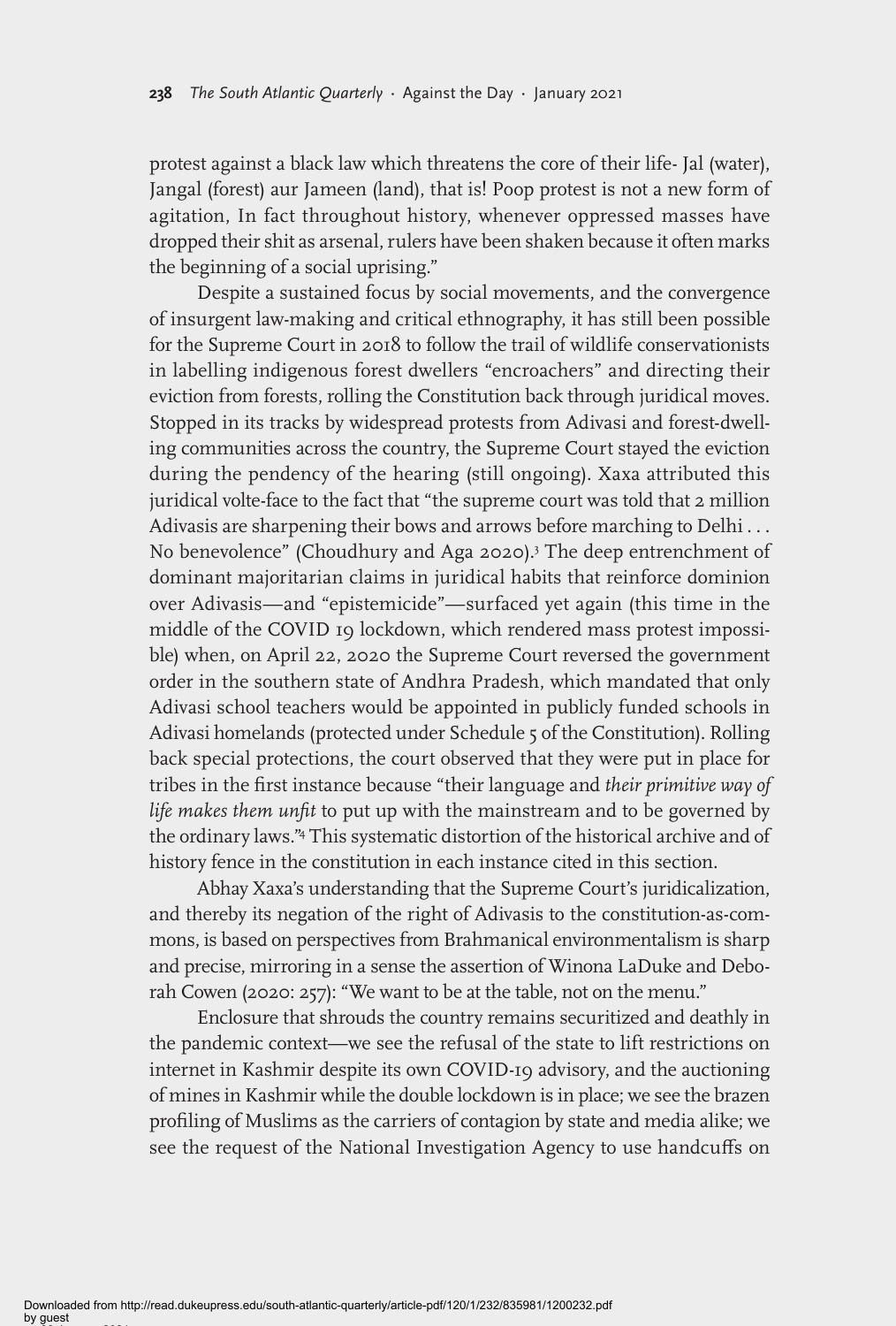Anand Teltumbde, claiming the need to avoid physical contact in a viral context; we bear painful witness to the death from exhaustion of Jamalo Madakam, a twelve-year-old Adivasi girl, after walking 150 kilometers to her hometown during lockdown, from the chilly farms where she was put to work (her figure standing in for the exodus of displaced workers and their countless deaths from the lockdown—not from COVID 19 infection). Viralities, suffering and gruesome death are selective of social location. The dismantling of the contracommons is in fact a matter of life, death, and freedom.

## **Clearing a Path to the Present-Future**

Even while we witness a consolidation of ruthless state power and the normalization of impunity via the contracommons, the borderlands come to symbolize the nation in the throes of disembowelment. The preamble to the Indian Constitution as the anthem of the anti-CAA protests soared to a crescendo at protest sites across the country in 2019. The return to songs of freedom and resistance against a vindictively carceral state—the Kashmiri Bella Ciao (Wanaan 2020), the multi-lingual performance of Urdu poet Faiz Ahmed Faiz's poem *Hum Dekhenge* (We shall see) at protests against the CAA across the country, and the birth of a new genre of poetry—Miya poetry by Muslim poets in Assam that turned a stigmatizing label into self-assertion (Daniyal 2019)—present to us the visceral, enduring insurgent possibilities of contemporary resistance. For this carries echoes of generations of insurgencies that asserted "birthright citizenship." Insurgent readings and B. R. Ambedkar's sharp critique of Hindu religion—the inseparability of the annihilation of caste from the dismantling of the Hindu social order (its exclusions, segregations, violence, oppressions), and his infinite corpus on life and politics are constitutive of this ongoing insurgency. This moment presents to us an opportunity to map the fields of constitutionalism anew, eschewing languages of war and enemies (along with its attendant proxy fences and securitized borders), inscribing instead decolonial visions of the constitution-as-commons—dignity, autonomy, self-determination, birthright, and justice—drawing on a history of the present from the perspectives of the cascading resistance in the borderlands.

## **Notes**

on 06 January 2021

1 The translation of the poems by Aamir Aziz (Urdu) and Omprakash Valmiki (Hindi) by Vasanth Kannabiran, are published in this essay for the first time. I am grateful to her for doing this "on demand." I am grateful to Aamir Aziz for permission to quote this translated excerpt.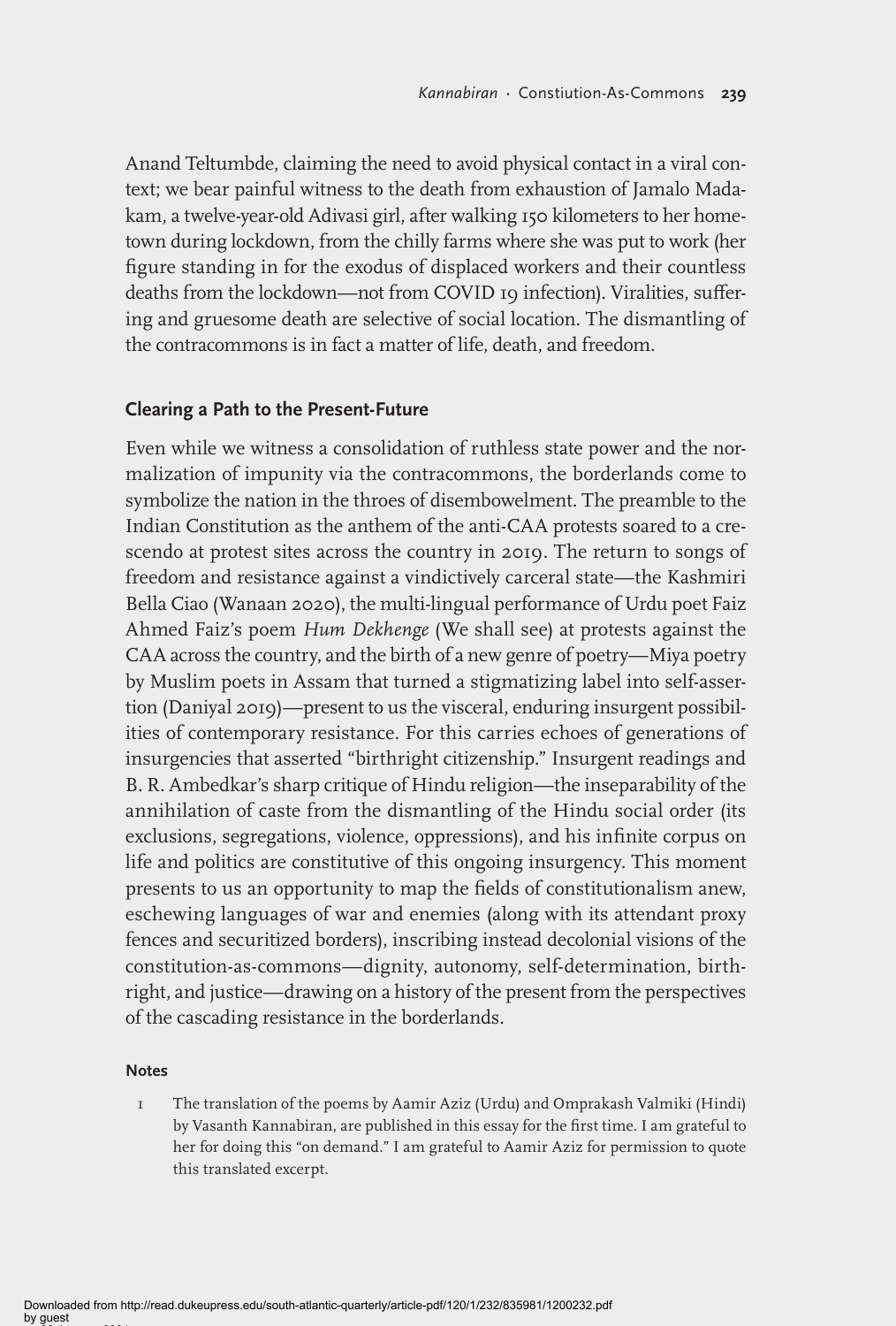- 2 I borrow the term 'tragicomedy' from Hess and Ostrom 2007.In *Puttaswamy v. Union of India* (AIR 2017 SC 4161) a nine-judge bench of the Supreme Court of India unanimously declared the right to privacy a fundamental right under the constitution, and reinstated 3 dissenting opinions between 1950 and 1975 that upheld the right against state surveillance, the indivisibility of fundamental rights and their non-derogability even in conditions of emergency.
- 3 All references to Abhay Xaxa are from this article.
- 4 *Chebrolu Leela Prasad Rao and Others vs State of Andhra Pradesh and Ors*. Civil Appeal No. 3609/2002, dated April 22, 2020. MANU/SCOR/24647/2020.

#### **References**

- Anzaldua, Gloria. 1987. *Borderlands/La Frontiera: The New Mestiza*. San Francisco: Aunt Lute Books.
- Choudhury, Chitrangada, and Aniket Aga. 2020. "In Memoriam: Sociologist and Activist Abhay Xaxa." *India Forum*, April 3. theindiaforum.in/article/memoriam-sociologist-activist-abhay-xaxa.
- Citizens Against Hate. 2020. *Everyone Has Been Silenced*: *Police excess against anti-CAA protesters in Uttar Pradesh, and post-violence reprisal*. New Delhi: Citizens Against Hate. https://www.hrfn.org/wp-content/uploads/2020/03/Everyone-Has-Been-Silenced.pdf.
- Daniyal, Shoaib. 2019. "'I Am Miya': Why Poetry by Bengal-Origin Muslims in Their Mother Tongue Is Shaking Up Assam." *Scroll.in*, June 14. scroll.in/article/930416/i-am-miya -why-poetry-by-bengal-origin-muslims-in-their-mother-tongue-is-shaking-up-assam.
- Hess, Charlotte, and Elinor Ostrom. 2007. "Introduction: An Overview of the Knowledge Commons." In *Understanding Knowledge as a Commons: From Theory to Practice*, edited by Charlotte Hess and Elinor Ostrom, 10. Cambridge, MA and London: MIT Press.
- Jones, Martha S. 2018. *Birthright Citizens: A History of Race and Rights in Antebellum America*. Cambridge: Cambridge University Press.
- Kannabiran, Kalpana. 2012. *Tools of Justice: Non-Discrimination and the Indian Constitution*. New Delhi: Routledge.
- Kannabiran, Kalpana. 2019. "What Use is Poetry: Excavating Tongues of Justice around Navtej Singh Johar v. Union of India." *National Law School of India Review* 31, no. 1, 1 –31.
- Kannabiran, Kalpana, Sarojini Nadimpally Navsharan Singh, Roshmi Goswami, and Pamela Philipose. 2020. "Interrogating the "Normal" in Kashmir: Report of a Visit to the Valley, January 31 to February 5, 2020." *Indian Cultural Forum*, March 4. indianculturalforum.in/2020/03/04/interrogating-the-normal-in-kashmir/.
- LaDuke, Winona, and Deborah Cowen. 2020. "Beyond Wiindigo Infrastructure." *South Atlantic Quarterly* 119, no. 2: 257.
- Maitreya, Yogesh. 2018. "In the Verses of Dalit Shahirs, You Can Hear the History of India's Anti-Caste movement." *Scroll.in*, June 9. https://scroll.in/magazine/878456/in-theverses-of-dalit-shahirs-you-can-hear-the-history-of-indias-anti-caste-movement.
- Mignolo, Walter D., and Catherine E. Walsh. 2018. *On Decoloniality: Concepts, Analytics, Praxis*. Durham, NC: Duke University Press.
- Puar, Jasbir K. 2017. *The Right to Maim: Debility, Capacity, Disability*. Durham, NC: Duke University Press.